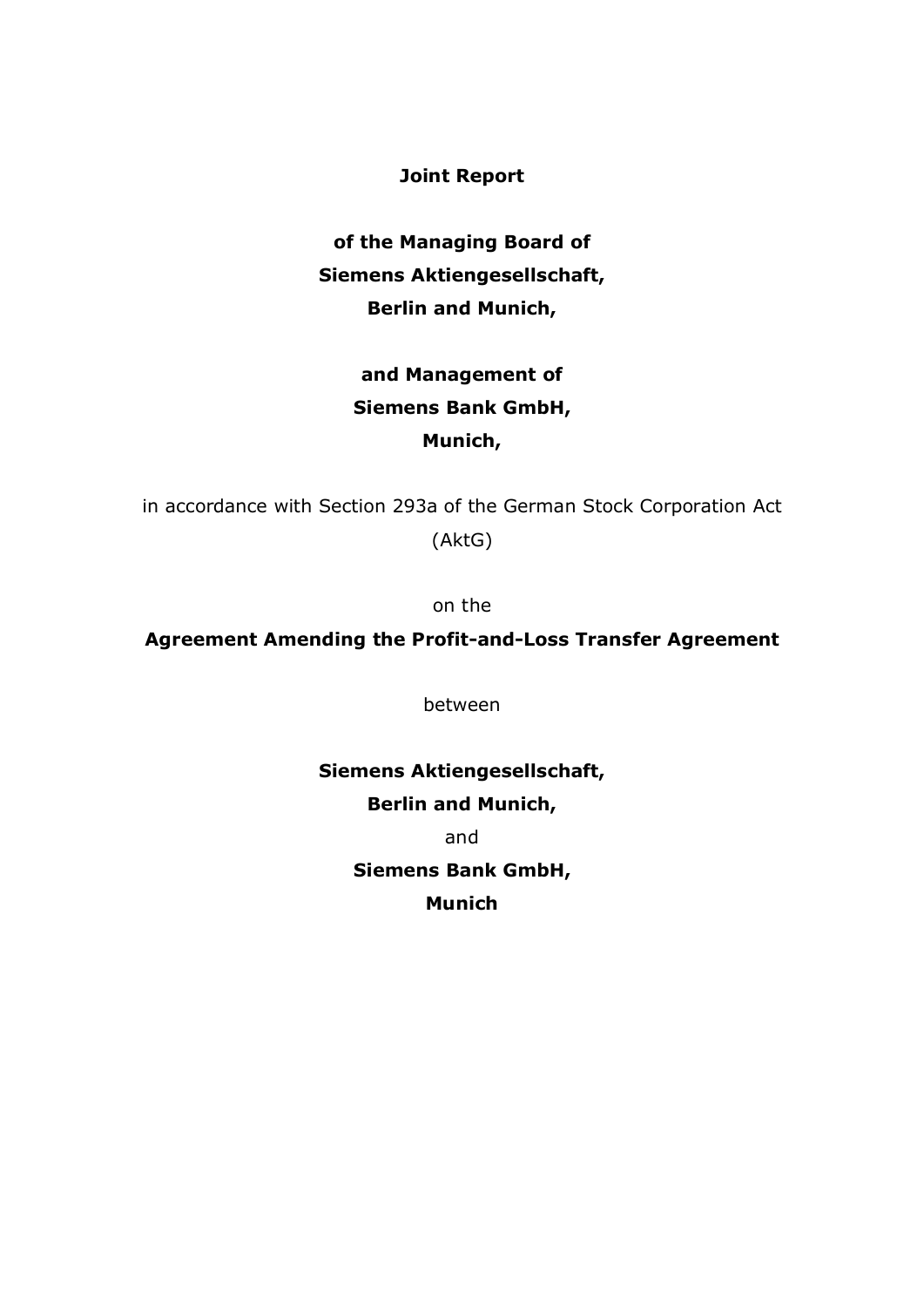#### **1. Introduction**

On October 29/November 5, 2010, Siemens Aktiengesellschaft, with its registered offices in Berlin and Munich, registered with the Commercial Registry of the Berlin Charlottenburg District Court under HRB 12300 B and with the Commercial Registry of the Munich District Court under HRB 6684 (hereinafter referred to as "Siemens AG″), and Siemens Bank GmbH, with its registered offices in Munich, registered with the Commercial Registry of the Munich District Court under 185214 (hereinafter referred to as "Subsidiary″), concluded a Profit-and-Loss Transfer Agreement, under which the Subsidiary undertakes to transfer its entire profits to Siemens AG. In turn, Siemens AG undertakes to assume the losses of the Subsidiary. The Subsidiary was still operating under the name Siemens Finance GmbH at the time the Profit-and-Loss Transfer Agreement was concluded. The Annual Shareholders' Meeting of Siemens AG approved the Profit-and-Loss Transfer Agreement under Agenda Item 12 on January 25, 2011, after the General Meeting (*Gesellschafterversammlung*) of the Subsidiary had previously given its approval on December 10, 2010. The Profit-and-Loss Transfer Agreement became effective by its registration in the Commercial Registry of the Subsidiary on April 4, 2011.

As a result of the Profit-and-Loss Transfer Agreement, an integrated intercompany relationship between Siemens AG and the Subsidiary exists for both corporate tax and trade tax purposes.

Amendments to the legal framework have now meant that the Profit-and-Loss Transfer Agreement must be modified. Consequently, Siemens AG and the Subsidiary concluded an agreement containing amendments to individual provisions of the Profit-and-Loss Transfer Agreement ("Amendment Agreement") on November 27, 2020.

The Managing Board of Siemens AG and Management of the Subsidiary have jointly prepared the following report on the Amendment Agreement in accordance with Section 293a of the German Stock Corporation Act (AktG).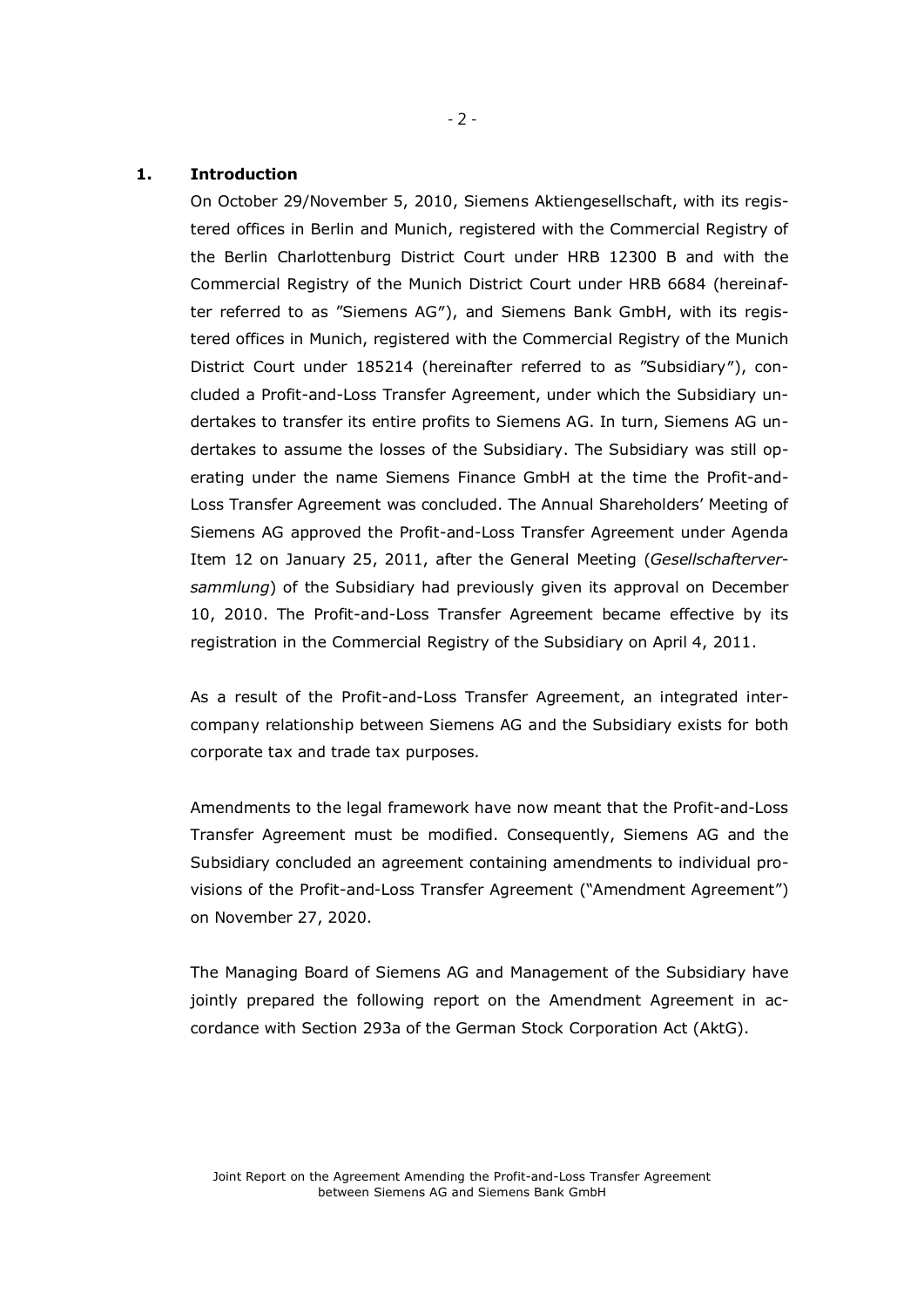#### **2. Parties**

The parties are Siemens AG and Siemens Bank GmbH. Siemens AG is still the sole shareholder of the Subsidiary.

#### **2.1 Siemens AG**

Siemens AG is the parent company of the Siemens Group, which mainly operates worldwide in the fields of industry, infrastructure, transportation and – through its majority stake in the listed company Siemens Healthineers – healthcare. The Energy division was spun off and is run by the listed company Siemens Energy AG, in which Siemens has been a shareholder that is not fully consolidated and has held only a minority stake since September 25, 2020. The Siemens Group employed around 293,000 people on September 30, 2020.

The Managing Board of Siemens AG has the following members: Joe Kaeser (President and CEO), Dr. Roland Busch (Deputy CEO), Klaus Helmrich, Cedrik Neike, Matthias Rebellius, Prof. Dr. Ralf P. Thomas and Judith Wiese.

The Supervisory Board has the following members: Jim Hagemann Snabe (Chairman), Birgit Steinborn (First Deputy Chairwoman), Werner Wenning (Second Deputy Chairman), Tobias Bäumler, Dr. Werner Brandt, Michael Diekmann, Dr. Andrea Fehrmann, Bettina Haller, Harald Kern, Jürgen Kerner, Dr. Nicola Leibinger-Kammüller, Benoît Potier, Hagen Reimer, Dr.-Ing. Dr.- Ing. E. h. Norbert Reithofer, Baroness Nemat Shafik (DBE, DPhil), Dr. Nathalie von Siemens, Michael Sigmund, Dorothea Simon, Matthias Zachert and Gunnar Zukunft.

#### **2.2 Siemens Bank GmbH**

The main changes at the Subsidiary since the Profit-and-Loss Transfer Agreement was concluded are as follows:

With the notification dated November 30, 2011, the Subsidiary received permission from the German Federal Financial Supervisory Authority (BaFin) to conduct banking business in accordance with Section 32 of the German Banking Act (KWG) in the form of deposit business, loan business and guaranty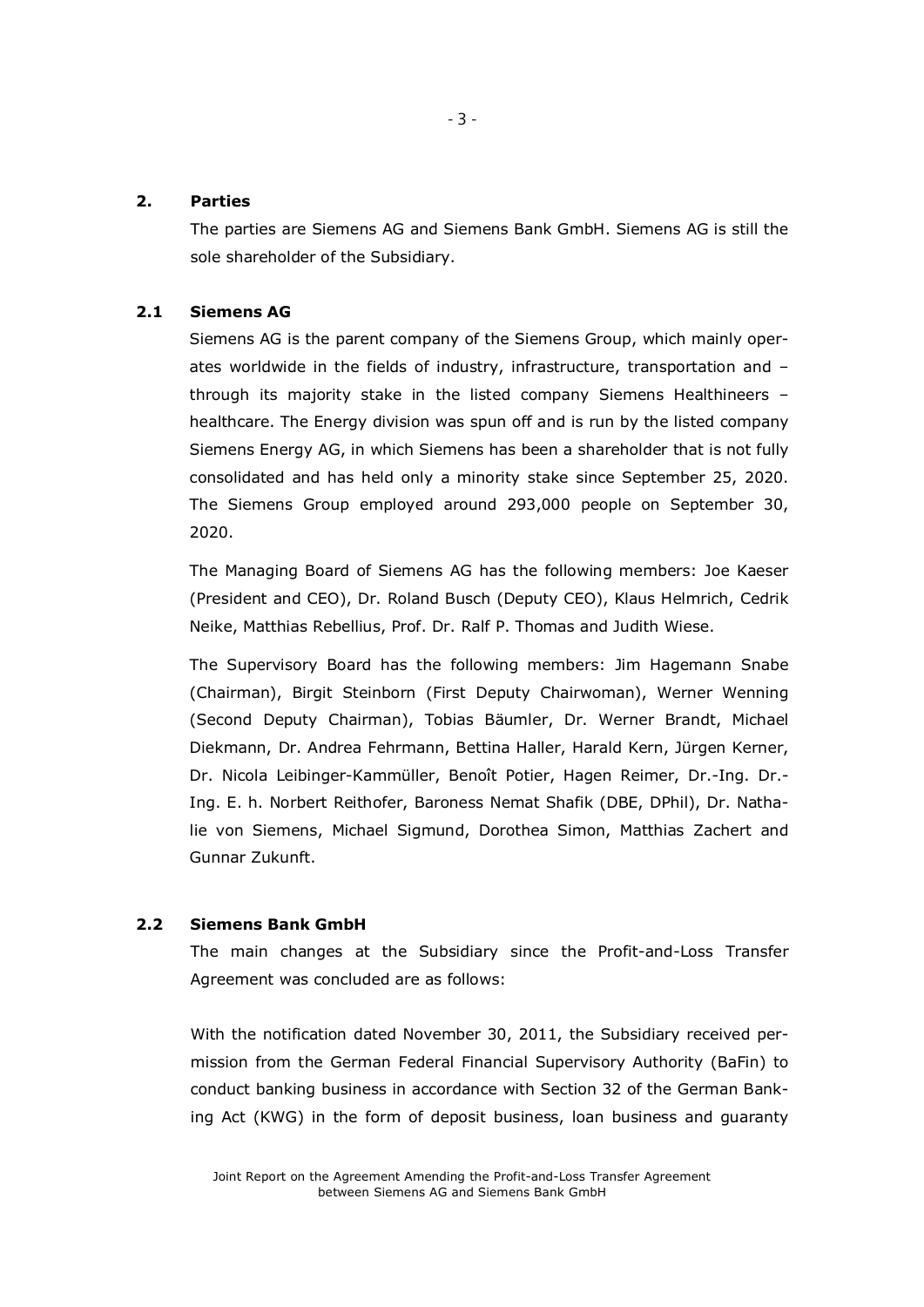business and to conduct proprietary business. The object of the company as currently specified in the Commercial Registry is: "Conduct of banking business in the form of deposit business (Section 1 (1) sentence 2 number 1 of the German Banking Act (KWG), loan business (Section 1 (1) sentence 2 number 2 KWG) and guaranty business (Section 1 (1) sentence 2 number 8 KWG), conduct of proprietary business (Section 32 (1a) KWG) and the provision of other services, where that appears directly or indirectly conducive to promoting the business of Siemens AG and its affiliated companies."

The Subsidiary's subscribed capital is still €5,000,000.00. Siemens AG contributed liquid funds to the Subsidiary's capital reserves in several steps, the last time being on December 2, 2013. They now total €995,000,000.00.

Since the Subsidiary began operating as a bank, its business model has essentially been and still is based on three pillars:

- $\circ$  Loan and quaranty business: In loan business, which is the Subsidiary's core business, the emphasis is on medium- to long-term financing, focusing on corporate customers, project companies and public sector borrowers. Guaranties are extended in particular as part of project financing, but currently play a minor role.
- $\circ$  Deposit and treasury business: The focus of deposit business is on taking in and investing call money and term deposits from Group companies and selected institutional third parties. The treasury business comprises Group financing activities and asset liability management, including management of a portfolio of highly liquid assets.
- $\circ$  Service business: Key resources for managing financial risks and handling financial transactions of the Siemens Group are pooled at the Subsidiary. They are not only used to run the bank's own operations. The Subsidiary also provides services to companies in the Siemens Group.

The Subsidiary does not conduct retail banking business and does not run a trading book.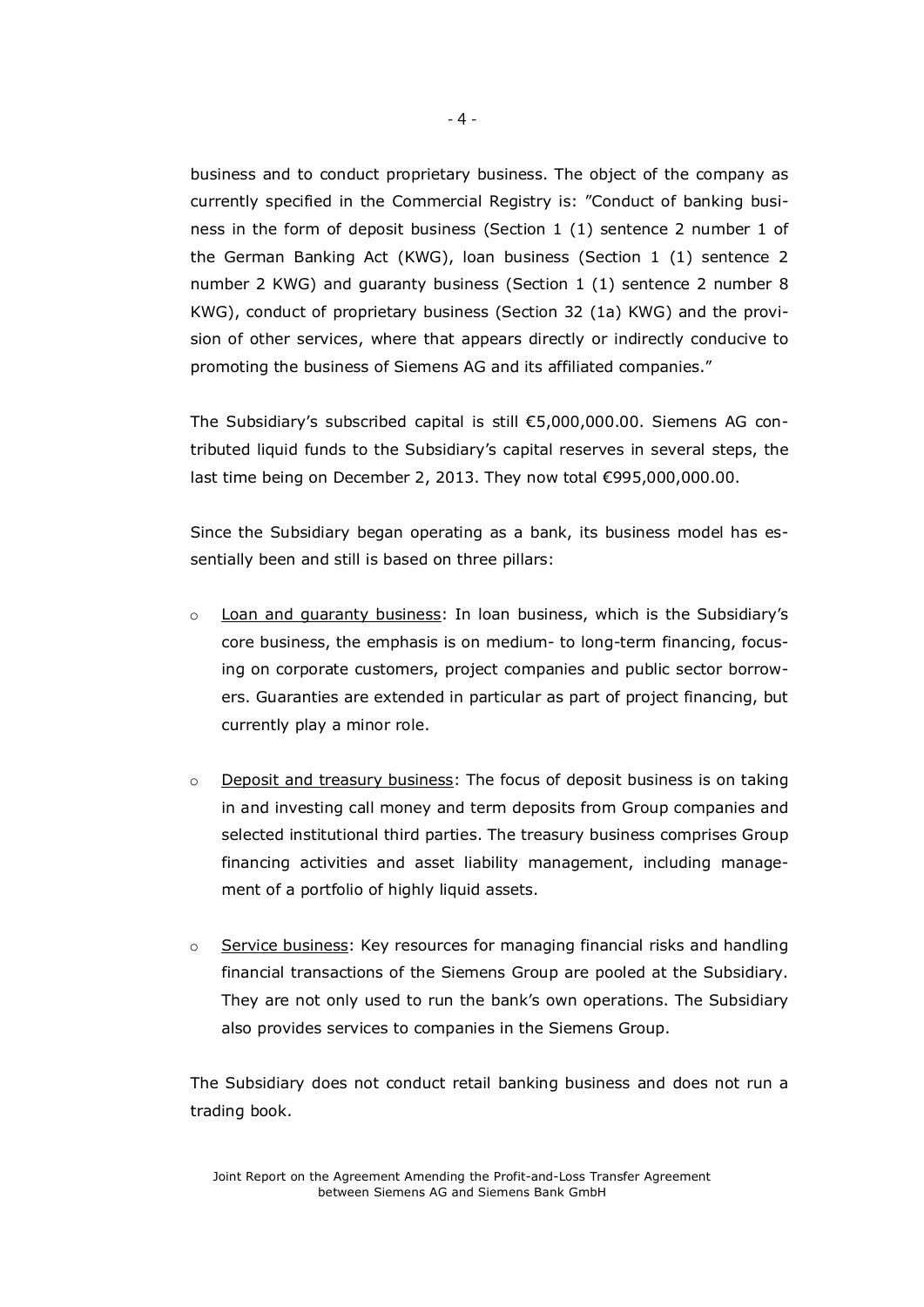The Subsidiary continually examines whether and how changes at the Siemens Group may necessitate adjustment to its business model so that it can fulfill its purpose of promoting the Siemens Group's business. That may result in changes to the product portfolio and scope of its license.

The Subsidiary also conducts loan and guaranty business internationally, both directly in other EU countries and through branches in London and Singapore. The branch in Singapore is a merchant bank that is supervised locally by the Monetary Authority of Singapore (MAS).

The Subsidiary's Management has the following members: Mr. Roland Wilhelm Chalons-Browne (CEO), Dr. Ingeborg Anna Hampl and Dr. Christoph Baumgarten.

The Subsidiary's Supervisory Board, which was formerly called the Advisory Board, has the following members: Ms. Veronika Bienert (CFO of Siemens Financial Services) as Chairwoman and Dr. Peter Rathgeb (Corporate Treasurer of Siemens AG) as Deputy Chairman.

On September 30, 2020, the Subsidiary employed 230 people, of whom 33 worked at the London branch and 22 at the Singapore branch.

The Subsidiary's financial condition and results of operations according to the Annual Financial Statements as of September 30, 2020, which were prepared on the basis of the German Commercial Code (HGB), is as follows: The business has interest income, commission income and other operating income of around €262 million. The result from ordinary activities is around €73.7 million. Earnings after tax, which were transferred to Siemens AG for fiscal year 2020 under the existing Profit-and-Loss Transfer Agreement, are around €61.3 million. Total assets are around €8,164 million.

The Subsidiary has transferred profits to Siemens AG every year since the Profit-and-Loss Transfer Agreement was concluded. There has been no compensation for losses to date.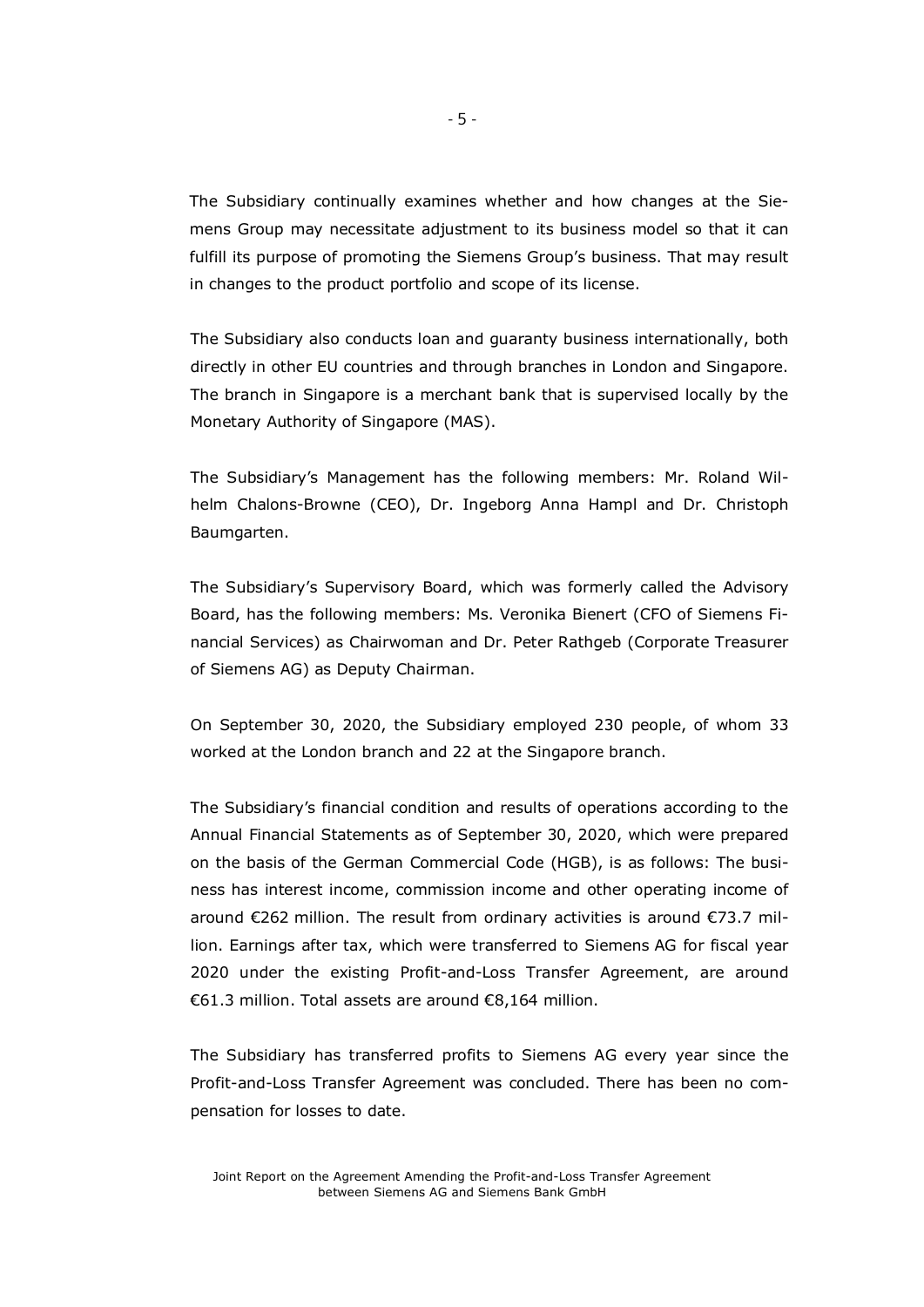As far as is currently foreseeable, the Subsidiary's financial condition and results of operations – now and as expected on the basis of current assessments – do not indicate that the Subsidiary might assert its rights to demand that Siemens AG assume losses in fiscal years 2021 to 2023.

## **3. Legal and economic reasons for concluding the Amendment Agreement; effects of the Amendment Agreement**

Amendments to the legal framework meant that the Profit-and-Loss Transfer Agreement must be modified.

First, an amendment to Article 28 (3) of Regulation (EU) No 575/2013 (Capital Requirements Regulation (CRR)) came into force on June 27, 2019. So that the equity of the Subsidiary can qualify as "Common Equity Tier 1 capital" under the regulatory framework if there is a Profit-and-Loss Transfer Agreement, Article 28 (3) CRR now stipulates, among other things, that (i) allocation of part or all of the profit as retained earnings within the meaning of Section 272 (3) of the German Commercial Code (HGB) or as a special item for general banking risks within the meaning of Section 340g of the German Commercial Code (HGB) is a discretionary decision by the Subsidiary (controlled company) and (ii) the Agreement must have a notice period under which it can be terminated with effect only at the end of a fiscal year, without that entailing any change to the parent company's obligation to fully compensate the Subsidiary for all losses incurred during the current fiscal year.

Moreover, German lawmakers are planning to supplement Article 28 (3) CRR under what is termed the Risk Reduction Act (*Risikoreduzierungsgesetz*). The draft law dated September 23, 2020 envisages supplementing Section 10 (5) of the German Banking Act (KWG) to the effect that Sections 297 (1), 304 (4) and 305 (5) sentence 4 of the German Stock Corporation Act (AktG) are not applicable if capital is provided for use as own funds. In particular, the extraordinary right of termination in accordance with Section 297 (1) of the German Stock Corporation Act (AktG) would be relevant to the Profit-and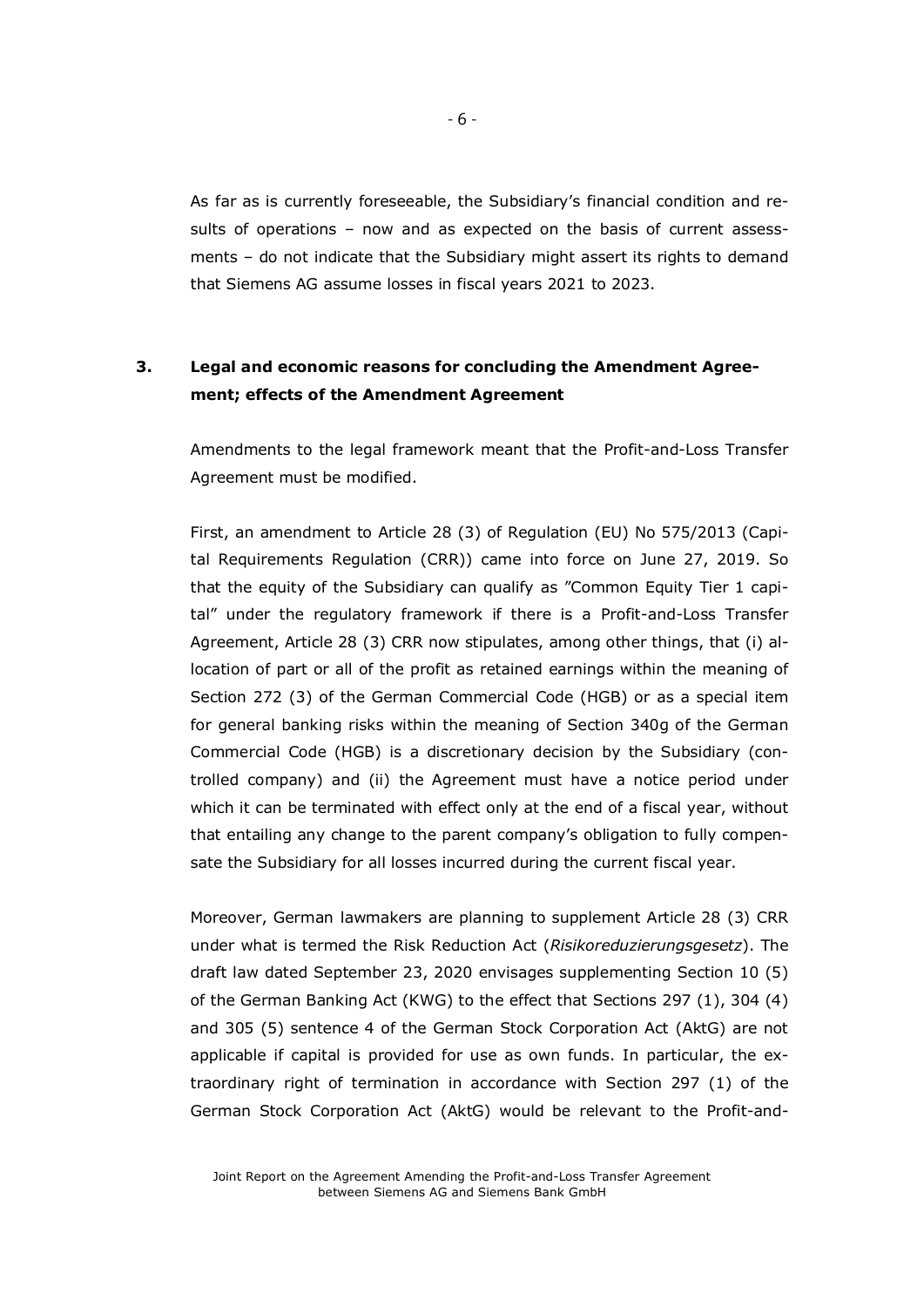Loss Transfer Agreement. The amendment to Section 10 (5) of the German Banking Act (KWG) is expected to come into force on December 29, 2020.

In order to satisfy these regulatory requirements – some of which have already been enacted and some of which are planned – and also to continue leveraging the potential tax benefits due to the integrated inter-company relationship, Siemens AG has concluded the Amendment Agreement with the Subsidiary. The integrated inter-company relationship for corporate tax and trade tax purposes between Siemens AG and the Subsidiary, the establishment of which was why the Profit-and-Loss Transfer Agreement was concluded in 2010, can thereby still be safeguarded. As a result of the integrated inter-company relationship, profits and losses of the Subsidiary (the controlled company) can continue to be ascribed directly to Siemens AG (the controlling company) under fiscal law, and positive and negative earnings can be offset against tax at the level of Siemens AG. That may result in tax advantages, depending on the taxable earnings of the companies involved.

By concluding the Profit-and-Loss Transfer Agreement, Siemens AG undertook to assume the Subsidiary's losses in accordance with the provisions in Section 302 of the German Stock Corporation Act (AktG). That obligation will remain in effect after conclusion of the Amendment Agreement. Apart from that, there are no special consequences as a result of the conclusion of the Amendment Agreement, in particular because no compensation payment or financial settlement is owed to outside shareholders.

#### **4. Alternatives to concluding the Amendment Agreement**

There is no economically reasonable alternative to concluding the Amendment Agreement.

The Profit-and-Loss Transfer Agreement can be adapted to the abovedescribed changes to the legal framework only through the conclusion of the Amendment Agreement.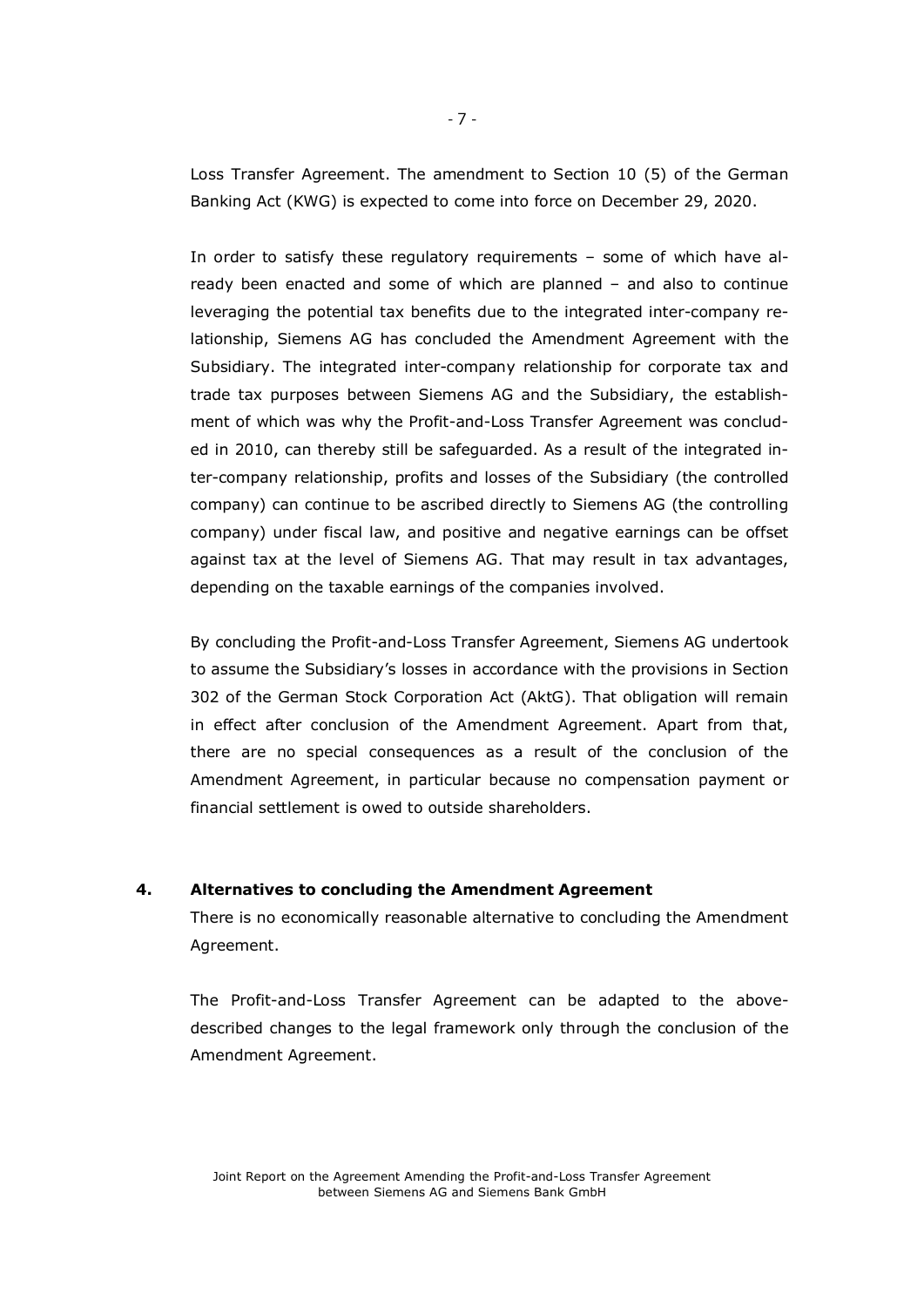Without such an Amendment Agreement, the Subsidiary's equity would no longer meet the requirements for qualifying as Common Equity Tier 1 capital under banking supervision law. That could mean that the Subsidiary is no longer able to fulfill its business purpose unless it terminates the Profit-and-Loss Transfer Agreement at the next possible opportunity. In turn, termination of the Profit-and-Loss Transfer Agreement would entail tax disadvantages for the Siemens Group. An integrated inter-company relationship for corporate tax and trade tax purposes would then no longer exist between Siemens AG and the Subsidiary. Profits and losses of the Subsidiary (the controlled company) could no longer be ascribed directly to Siemens AG (the controlling company) under fiscal law. As a result, positive and negative earnings might no longer be able to be offset against tax at the Group level. At most, profits made by the Subsidiary could be paid over to Siemens AG by way of a dividend distribution. In that case, 5% of the dividend distribution at Siemens AG would be subject to corporate tax and trade tax under current fiscal law.

#### **5. Explanation of the Amendment Agreement**

The Amendment Agreement modifies individual provisions of the Profit-and-Loss Transfer Agreement, an intercompany agreement as defined by Section 291 (1) sentence 1 of the German Stock Corporation Act (AktG). The provisions of Sections 293 to 294 of the German Stock Corporation Act (AktG) governing intercompany agreements apply *mutatis mutandis* to the Amendment Agreement in accordance with Section 295 (1) sentence 2 of the German Stock Corporation Act (AktG). Consequently, the Amendment Agreement must be approved by the Annual Shareholders' Meeting of Siemens AG and by the General Meeting (*Gesellschafterversammlung*) of the Subsidiary and must be registered in the Commercial Registry at the domicile of the Subsidiary. The Amendment Agreement will be submitted for approval to the Annual Shareholders' Meeting of Siemens AG on February 3, 2021, and to the General Meeting (*Gesellschafterversammlung*) of the Subsidiary, probably in December 2020. The Amendment Agreement will become effective upon registration in the Commercial Registry of the Subsidiary.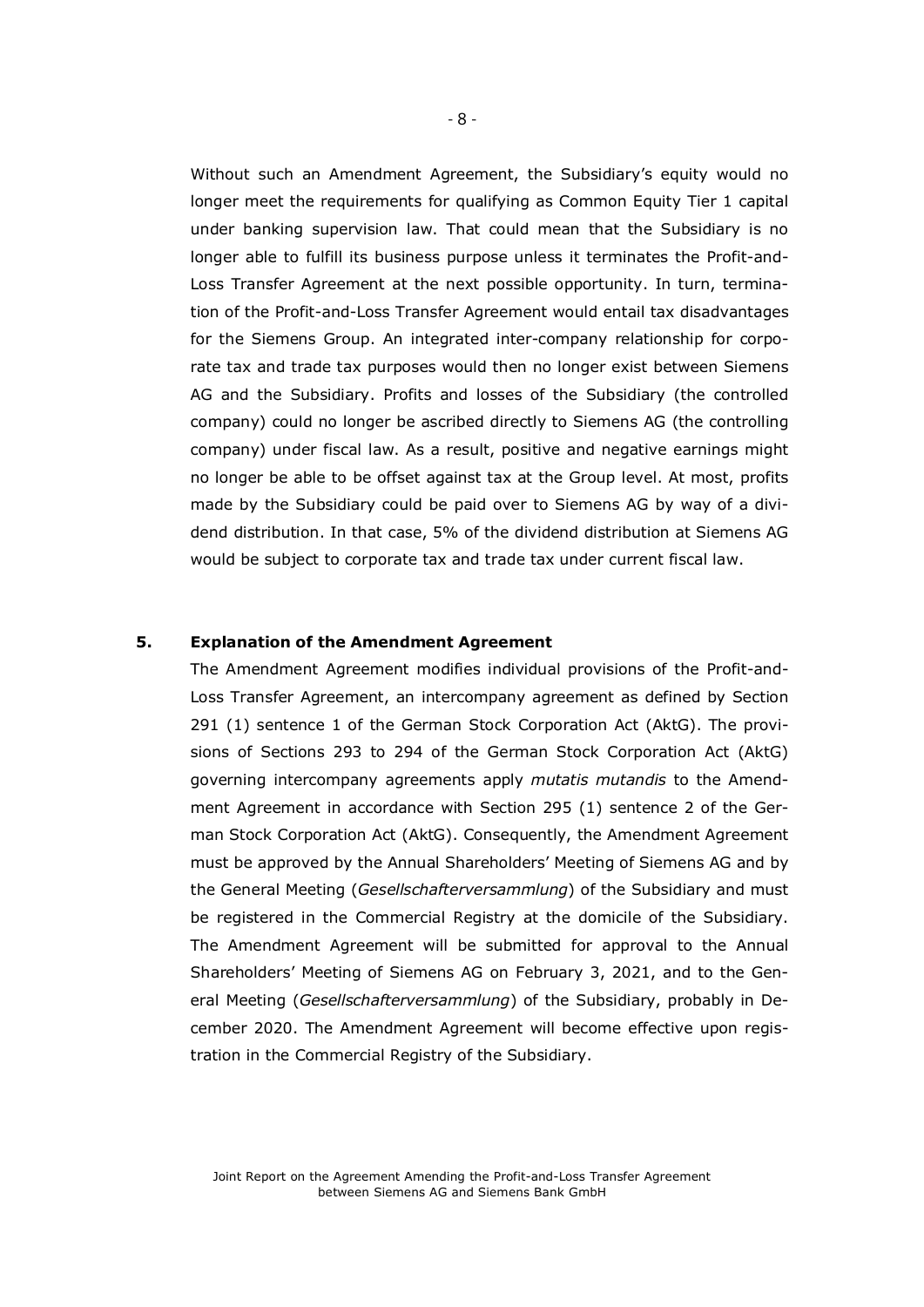The following should be noted in relation to the individual provisions of the Amendment Agreement:

#### **Number 1 (amendment to the preamble)**

The preamble to the Profit-and-Loss Transfer Agreement is to be adapted to the changes that have been made in the meantime, namely renaming the Subsidiary from Siemens Finance GmbH to Siemens Bank GmbH and granting permission to conduct banking business that the Subsidiary did not apply for until the time when the Profit-and-Loss Transfer Agreement was concluded.

#### **Number 2 (amendment to Articles 1.2 and 1.3)**

In accordance with the amended Article 1.2, the Subsidiary may appropriate amounts from the net income to other retained earnings pursuant to Section 272 (3) of the German Commercial Code (HGB) or to the special item "Fund for general banking risks" in accordance with Section 340g of the German Commercial Code (HGB) insofar as this is permitted under commercial law and, in relation to allocation to other retained earnings, is economically justified based on reasonable business judgment or, in relation to allocation to the special item "Fund for general banking risks," is necessary based on reasonable business judgment due to the special risks of its line of business as a credit institution.

Article 28 (3) subparagraph 2 (d) CRR specifies that, in preparing its annual financial statements, the Subsidiary has discretion to reduce the amount it distributes as dividends by appropriating its profits in whole or part to its own reserves or the "Fund for general banking risks" before transferring profits to its parent company. The amended Article 1.2 reflects this by explicitly mentioning the possibility of appropriating amounts from the net income to the special item "Fund for general banking risks" in accordance with Section 340g of the German Commercial Code (HGB) provided that this is permitted under commercial law and is necessary based on reasonable business judgment due to the special risks of its line of business as a credit institution and also by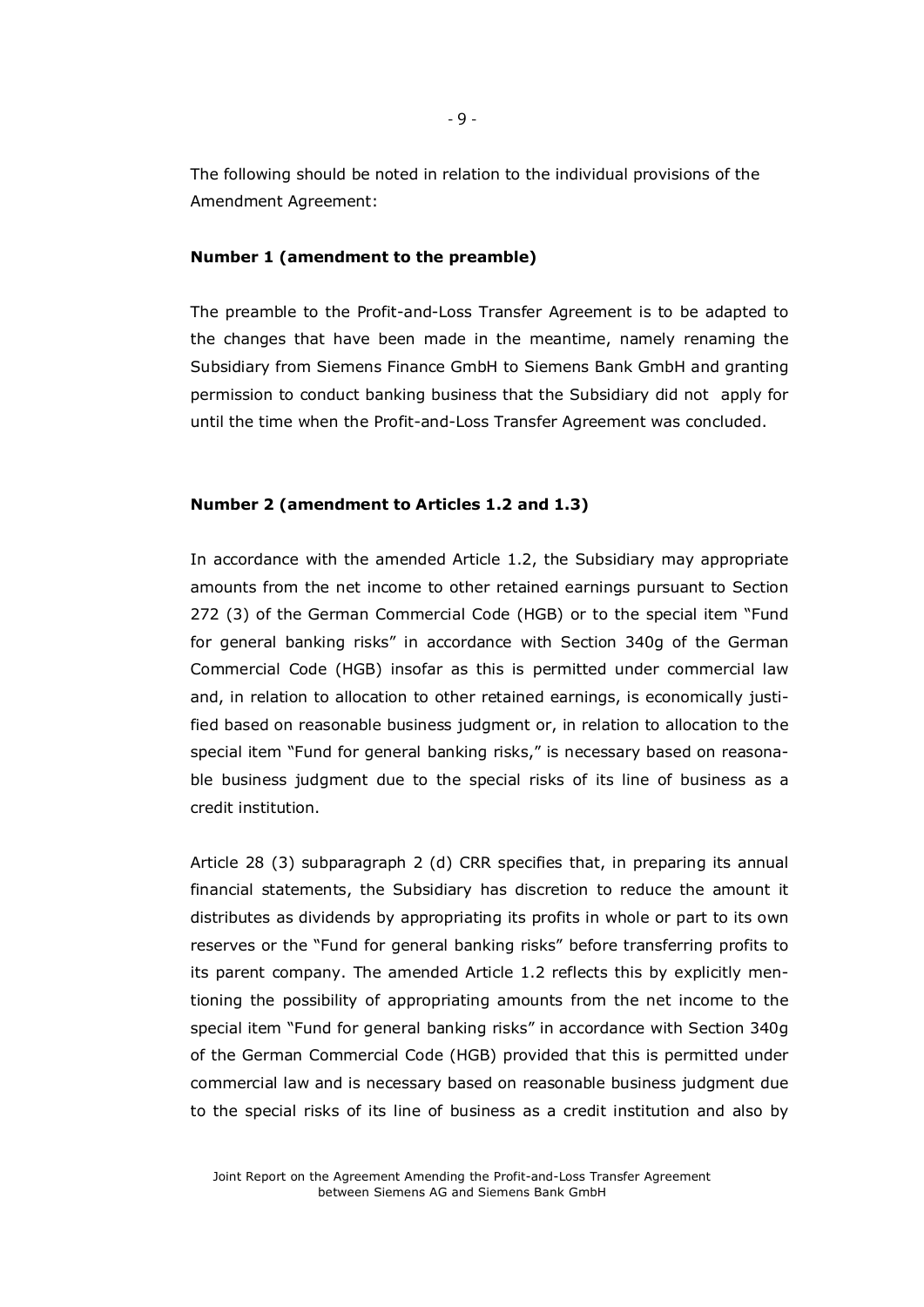removing the requirement for Siemens AG to give its consent to any appropriation made to other retained earnings. That means that, subject to the above conditions, the Subsidiary can approve without Siemens AG's consent whether and to what extent amounts are appropriated to retained earnings before profits are transferred to Siemens AG.

In accordance with the amended Article 1.3, upon request by Siemens AG, amounts appropriated to other retained earnings pursuant to Section 272 (3) of the German Commercial Code (HGB) during the term of the Profit-and-Loss Transfer Agreement are to be released and used to compensate a net loss or be transferred as profits. The release of other retained earnings for the purpose of transferring profits shall be subject to the proviso that the Subsidiary has sufficient equity, in part to allow for the intended transfer of profits. The transfer of additional paid-in capital and retained earnings existing prior to the date of the Agreement shall be excluded.

Article 1.3 is supplemented by a provision whereby the release of other retained earnings for the purpose of transferring profits shall be subject to the proviso that the Subsidiary has sufficient equity to conduct banking business, in part to allow for the intended transfer of profits. This amendment supplements the amendment to Article 1.2 and protects the Subsidiary's equity base. Other retained earnings set up by the Subsidiary are not allowed to be released in the future at the request of Siemens AG for the purpose of transferring profits if that means the Subsidiary would no longer have adequate equity resources. The Subsidiary has a degree of discretion here.

The above-mentioned amendments to Article 1.2 and Article 1.3 do not stand in the way of the existence of an integrated inter-company relationship for corporate tax and trade tax purposes.

#### **Number 3 (amendment to Article 3.3 sentence 1)**

In accordance with the amended Article 3.3 sentence 1, unless terminated earlier on mandatory legal grounds, the Profit-and-Loss Transfer Agreement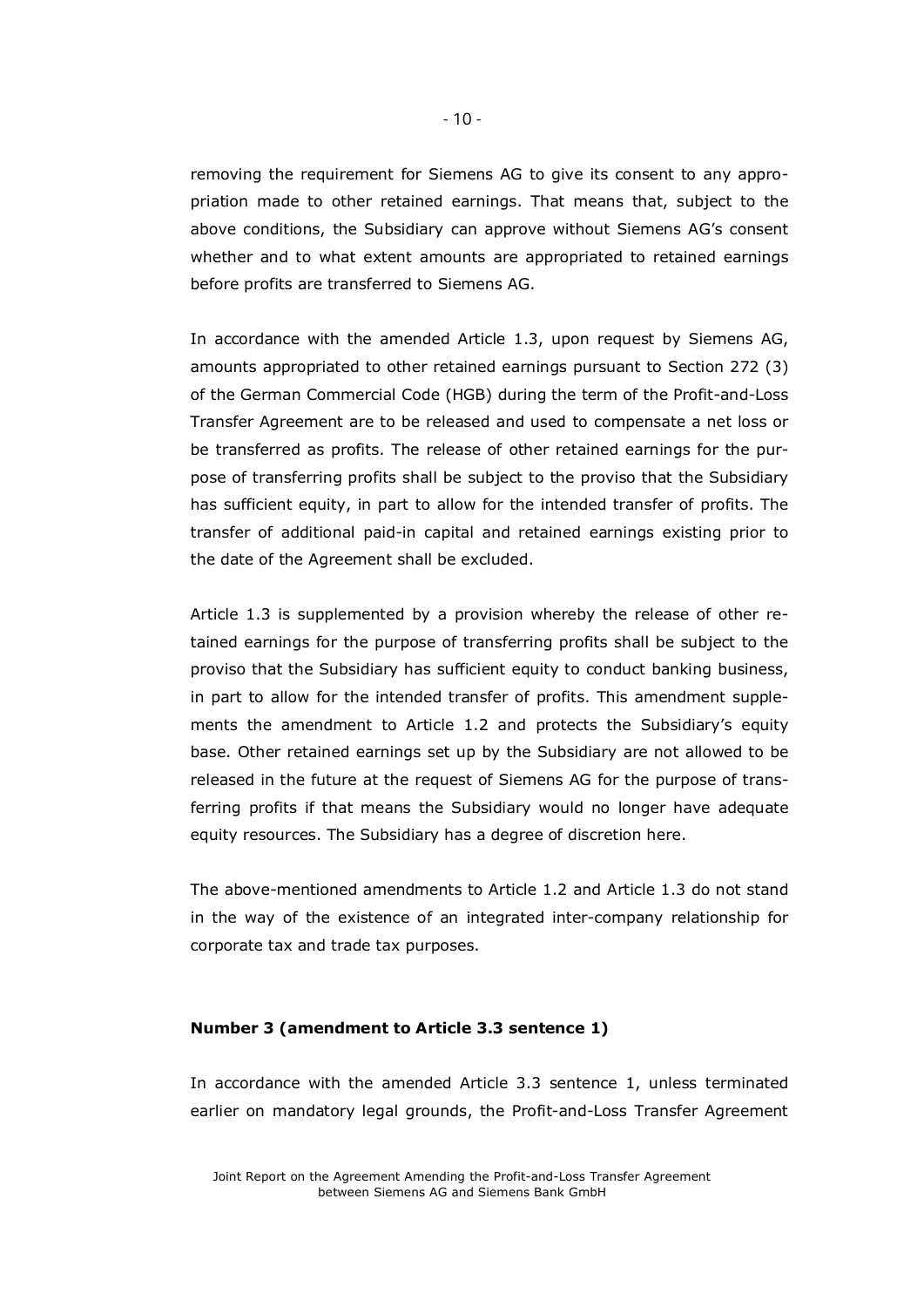has a fixed term of five (5) years as from the beginning of the Subsidiary's fiscal year in which the Agreement becomes effective by registration in the Commercial Registry at the domicile of the Subsidiary. Thereafter, the Agreement shall be automatically renewed for successive one (1) year terms unless terminated by either party upon two (2) weeks' notice prior to the end of the Subsidiary's fiscal year.

Article 28 (3) subparagraph 2 (f) CRR specifies that the Profit-and-Loss Transfer Agreement must have a notice period under which it can be terminated only at the end of a fiscal year – with effect from the start of the next fiscal year at the earliest –, without that entailing any change to the parent company's obligation to fully compensate the Subsidiary for all losses incurred during the current fiscal year. The shorter notice period gives both parties greater flexibility in connection with termination of the Agreement. That applies in particular if the inapplicability of the extraordinary right of termination under the law in accordance with Section 297 (1) of the German Stock Corporation Act (AktG), as planned by German lawmakers, comes into effect on December 29, 2020.

Amendment of the Agreement does not result in the beginning of a new minimum term of five (5) years for tax purposes. Because the Profit-and-Loss Transfer Agreement has already existed for more than five years since being registered in the Commercial Registry of Siemens Bank GmbH on April 4, 2011, it can therefore be terminated with a notice period of 2 weeks, in each case effective the end of the Subsidiary's fiscal year.

#### **Number 4 (deletion of Article 3.4)**

The right to terminate the Agreement for good cause without observing a notice period under the original Article 3.4 has been deleted in its entirety. If there are extraordinary rights of termination under the law, they will also apply without being explicitly mentioned in the Agreement's text.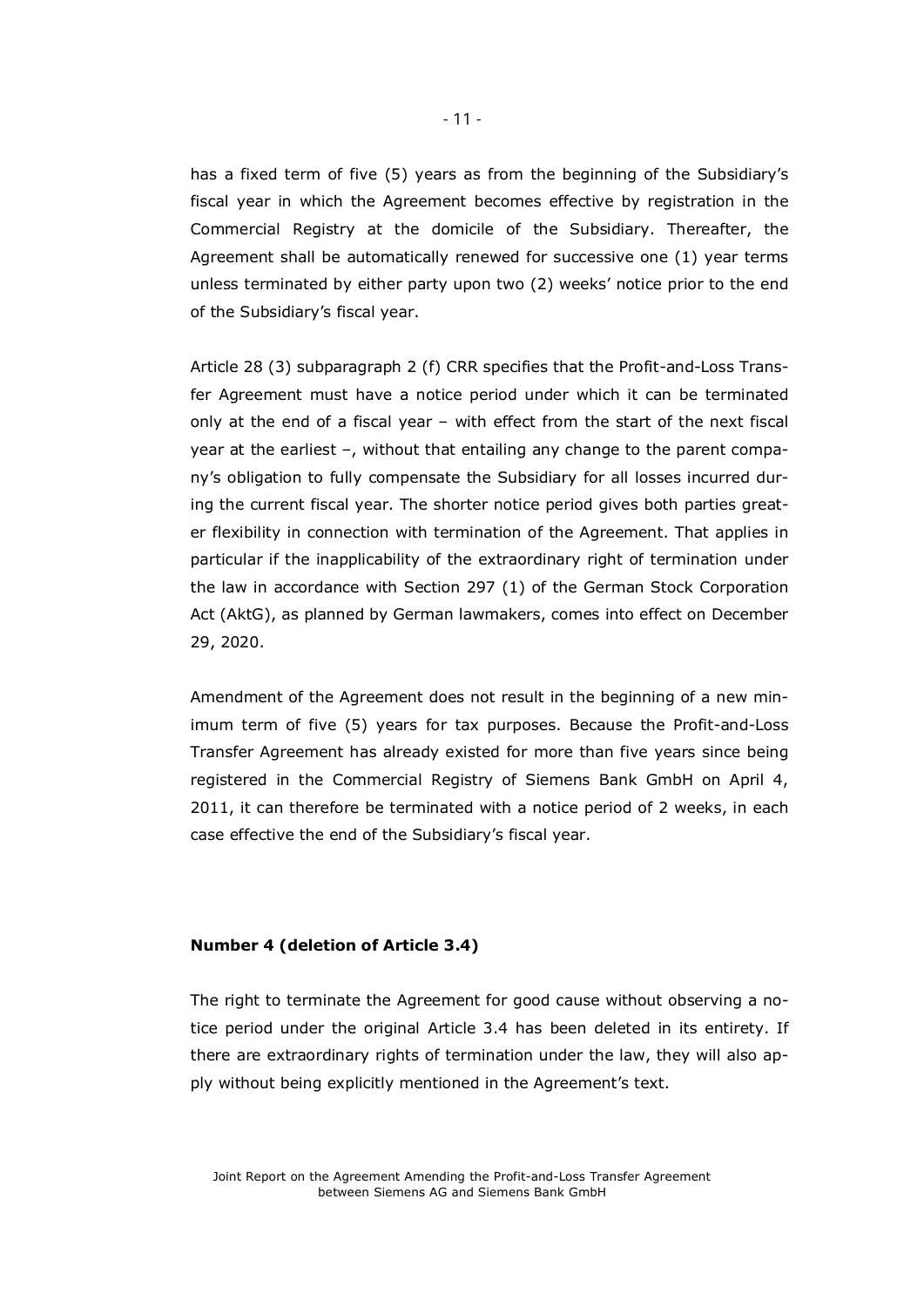The reason for this deletion is the supplement to Section 10 (5) of the German Banking Act (KWG) that is planned by German lawmakers, but had not been adopted or come into effect at the time this report was prepared, under which the extraordinary right of termination in accordance with Section 297 (1) of the German Stock Corporation Act (AktG) would not be applicable if – as is the case with the Subsidiary – capital is provided for use as own funds within the meaning of Article 72 CRR. If Section 10 (5) of the German Banking Act (KWG) comes into effect as planned on December 29, 2020, neither party can terminate the Agreement for good cause on the basis of Section 297 (1) of the German Stock Corporation Act (AktG).

It is not possible to wait to amend the Profit-and-Loss Transfer Agreement until the amendment to the German Banking Act (KWG) comes into force and to submit it for approval only at the Annual Shareholders' Meeting of Siemens AG in 2022. The German Federal Financial Supervisory Authority (BaFin) has notified the Subsidiary that the Profit-and-Loss Transfer Agreement must be amended without undue delay so as to avoid the risk that the Subsidiary's equity will not be qualify as Common Equity Tier 1 capital.

Adaptation of the Profit-and-Loss Transfer Agreement to Article 28 (3) sentence 2 (f) CRR and Section 10 (5) in the new version of the German Banking Act (KWG) restricts the possibility of terminating the Profit-and-Loss Transfer Agreement under German civil law. Such a civil-law exclusion of termination during the year does not run counter to recognition of the integrated intercompany relationship under fiscal law.

#### **Number 5 (clarification)**

Number 5 clarifies that otherwise the provisions of the Profit-and-Loss Transfer Agreement continue to apply without amendment, i.e., unless they are modified by the Amendment Agreement.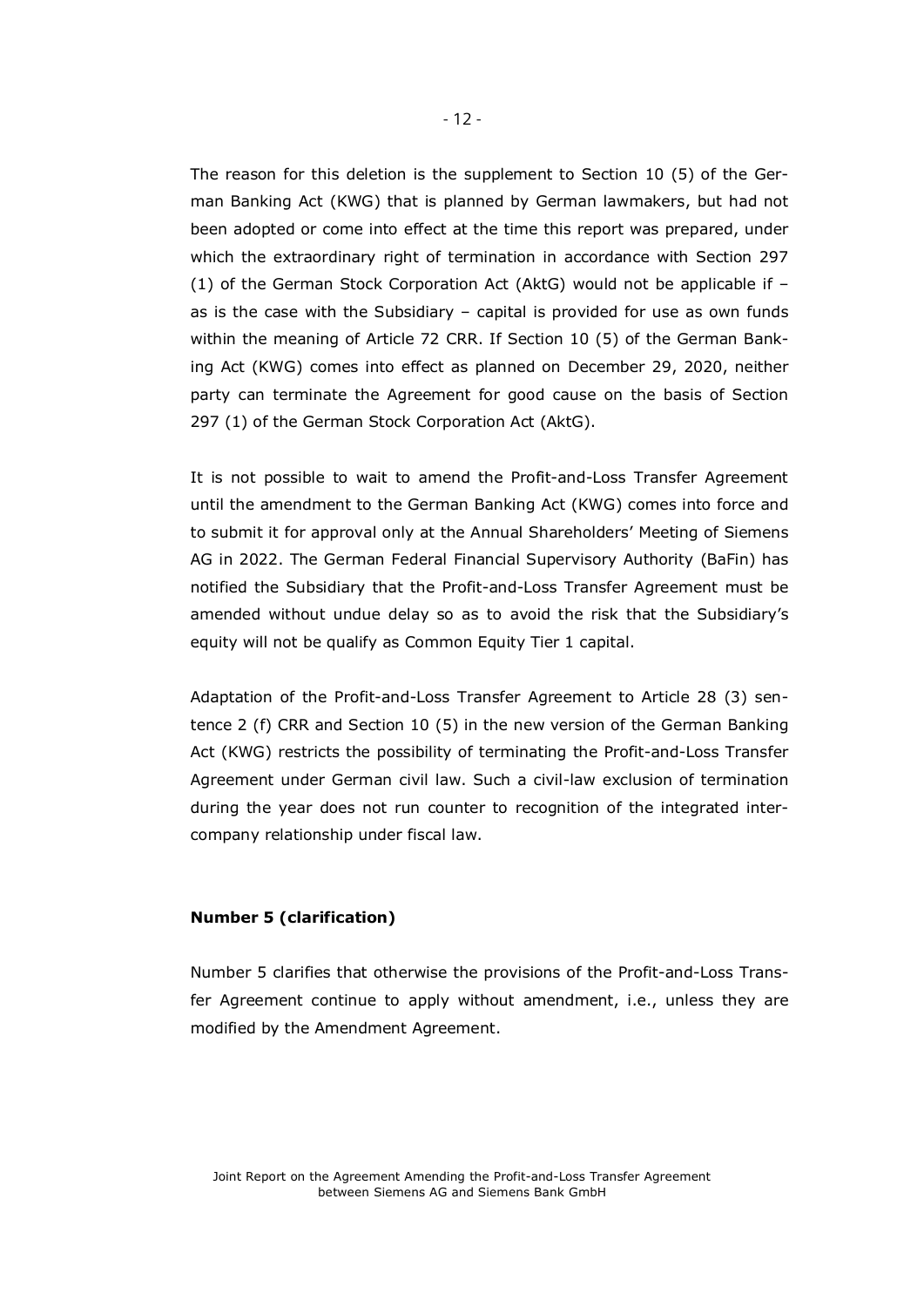## **No compensation payments or financial settlements, no audit of the Agreement**

As was the case when the Profit-and-Loss Transfer Agreement was concluded, all shares in the Subsidiary are held directly by the sole shareholder Siemens AG. There are no outside shareholders. It is still the case that no compensation payments or financial settlements pursuant to Section 304, Section 305, respectively, of the German Stock Corporation Act (AktG) are to be made to outside shareholders. As was the case when the Profit-and-Loss Transfer Agreement was concluded, an audit of the Agreement in accordance with Sections 295 (1) sentence 2 and 293b (1) of the German Stock Corporation Act (AktG) is not required, nor does an audit report in accordance with Sections 295 (1) sentence 2 and 293e of the German Stock Corporation Act (AktG) have to be submitted. Since no compensation payment in accordance with Section 304 of the German Stock Corporation Act (AktG) and no financial settlement in accordance with Section 305 of the German Stock Corporation Act (AktG) are required, neither Siemens AG nor the Subsidiary need to conduct a valuation to determine a reasonable compensation payment or reasonable financial settlement.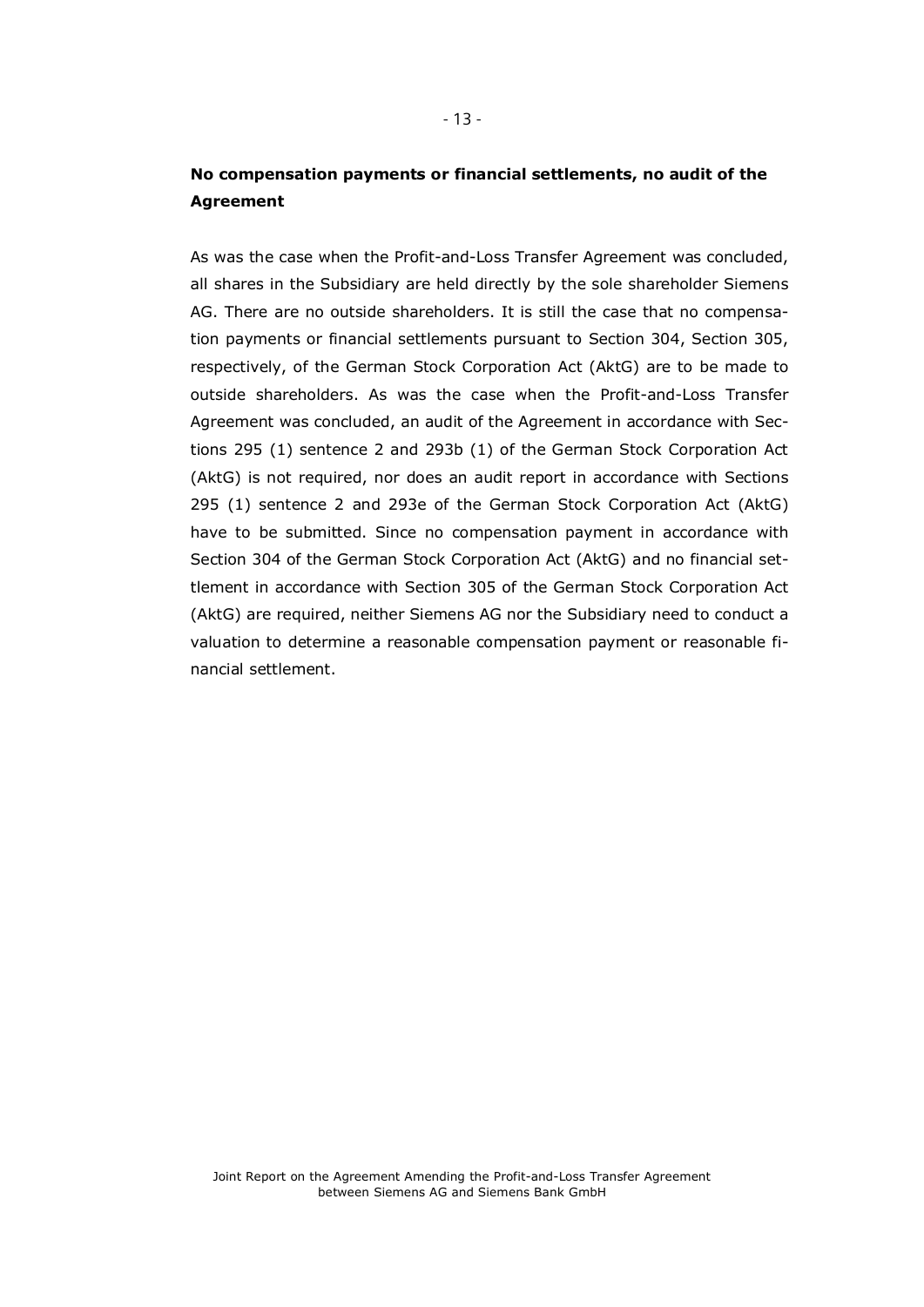A summary appraisal of the Amendment Agreement comes to the conclusion, for the reasons presented above, that the Agreement is advantageous for both Siemens AG and the Subsidiary.

Munich, November 27, 2020

#### **Siemens Aktiengesellschaft**

#### **The Managing Board**

Kaeser (President and CEO)

Dr. Busch **Helmrich** 

Neike Rebellius

Prof. Dr. Thomas Wiese